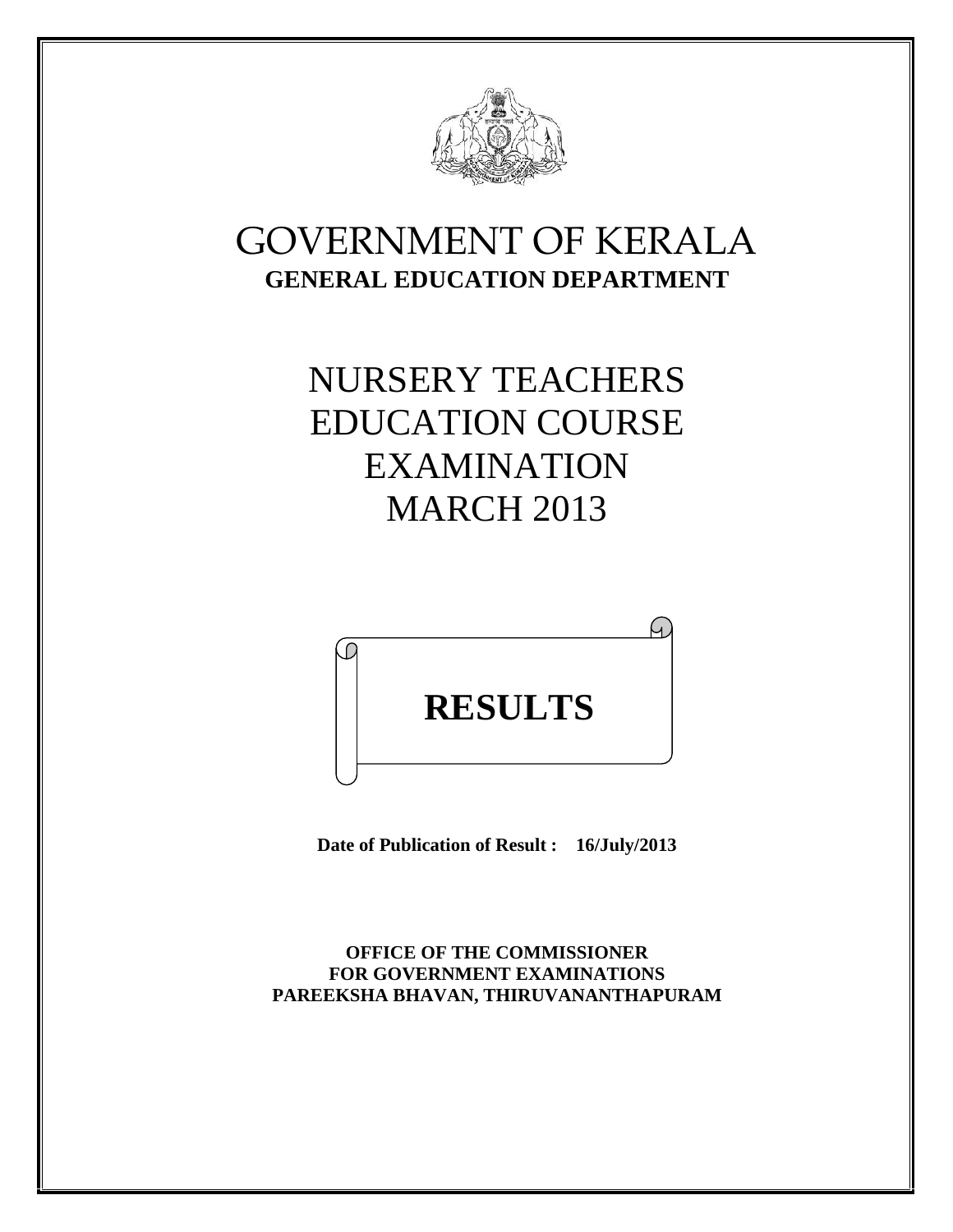No.Ex.H3/87791/2012/CGE Office of the Commissioner for Government Examinations, Pareekshabhavan, Poojappura, Thiruvananthapuram – 12 Date 16/07/2013

#### **NOTIFICATION**

Sub: Nursery Teachers Education Course Examination March 2013 – reg.

Ref: This Office Notification dt 22/11/2012

The list of Register Numbers of the candidates who are declared to have passed the Nursery Teachers Education Course Examination March 2013 is hereby published.

Result is subject to further scrutiny.

**Sd/- JOHNS V. JOHN SECRETARY**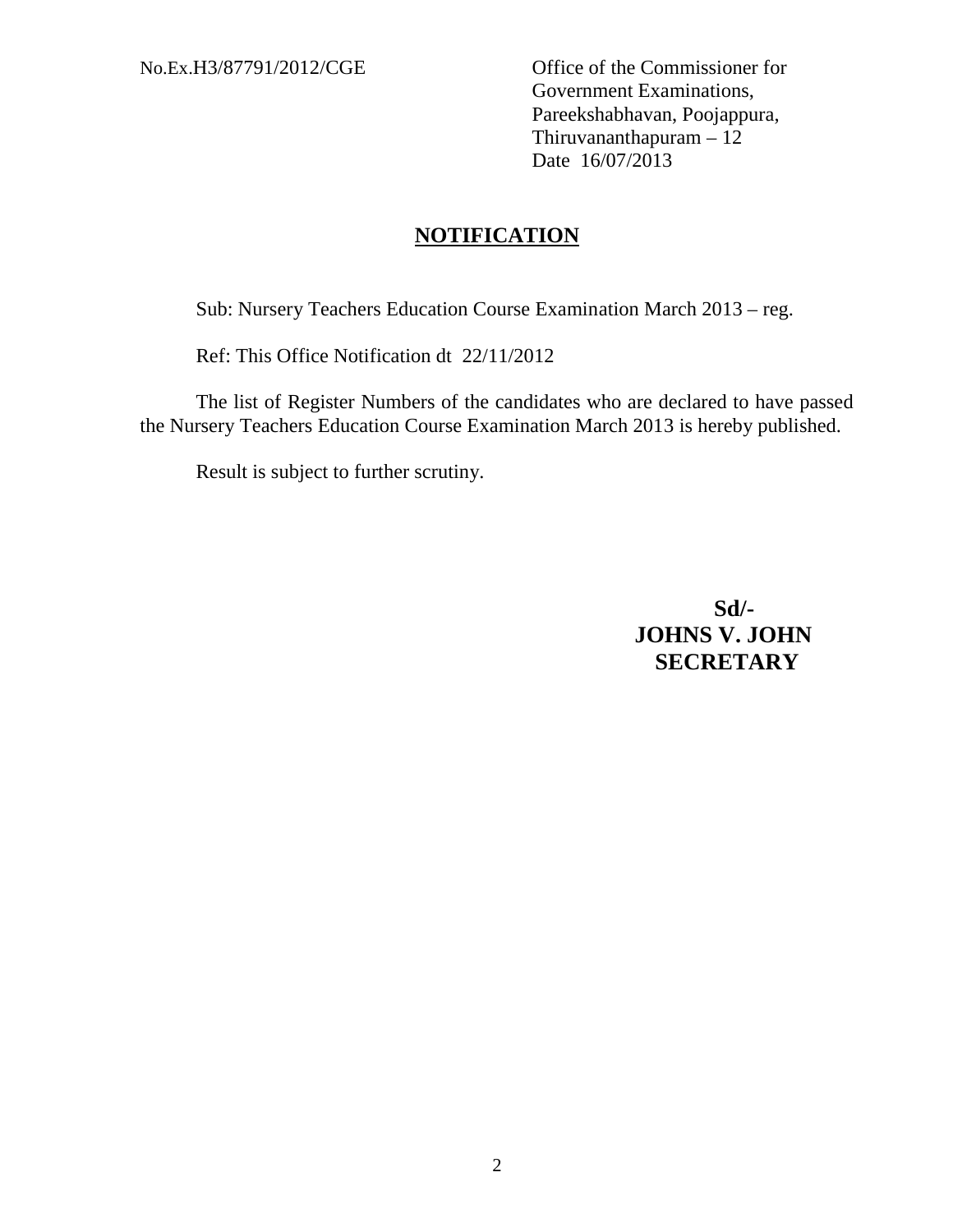### **FIRST YEAR NURSERY TEACHERS EDUCATION COURSE EXAMINATION MARCH 2013**

|          |          | Name of Centre : G.G.H.S.S. Nadakkavu, Kozhikode   |            |          |          |          |          |    |          |          |          |
|----------|----------|----------------------------------------------------|------------|----------|----------|----------|----------|----|----------|----------|----------|
| 1001     | 02       | 03                                                 | 04         | 05       | 06       | 07       | 08       | 09 | 11       | 12       | 13       |
| 14       | 15       | 16                                                 | 17         | 18       | 19       | 20       | 21       | 22 | 23       | 24       | 25       |
| 26       | 28       | 29                                                 | 30         | 33       | 34       | 35       | 36       | 37 | 38       | 39       |          |
| 41       | 42       | 43                                                 | 44         | 45       | 46       |          |          |    |          |          |          |
|          |          |                                                    |            |          |          |          |          |    |          | (41/46)  |          |
|          |          | <b>Name of Centre: Government Boys HSS Nemmara</b> |            |          |          |          |          |    |          |          |          |
| 1047     | 51       | 52                                                 | 54         | 56       | 57       | 60       | 61       | 63 | 64       | 65       | 67       |
| 68       | 69       | 70                                                 | 71         | 76       | 77       | 78       | 79       | 81 | 82       | 83       | 85       |
| 87       | 88       | 91                                                 | 93         | 95       | 96       | 98       | 99       | 03 | 04       | 06       | 07       |
| 08       | 13       | 14                                                 | 15         | 16       | 17       | 18       | 19       | 25 | 26       | 27       | 29       |
| 30       | 31       | 33                                                 |            |          |          |          |          |    |          |          |          |
|          |          |                                                    |            |          |          |          |          |    |          |          |          |
| Withheld |          | 1049                                               | 1055       | 1100     | 1112     | 1128     |          |    |          |          |          |
|          |          |                                                    |            |          |          |          |          |    |          |          |          |
|          |          |                                                    |            |          |          |          |          |    |          | (51/88)  |          |
|          |          | <b>Name of Centre: C.S. HSS Thrissur</b>           |            |          |          |          |          |    |          |          |          |
| 1136     | 37       | 38                                                 | 39         | 40       | 41       | 42       | 45       | 46 | 48       | 49       | 50       |
|          | 51 52    | 53                                                 | 54         | 55       | 56       | 57       | 60       | 61 |          |          |          |
|          |          |                                                    |            |          |          |          |          |    |          |          |          |
|          |          |                                                    |            |          |          |          |          |    |          | (21/51)  |          |
|          |          |                                                    |            |          |          |          |          |    |          |          |          |
|          |          | Name of Centre: Government HS Cheruthuruthy        |            |          |          |          |          |    |          |          |          |
|          |          |                                                    |            |          |          |          |          |    |          |          |          |
| 1162 64  |          | 65                                                 | 67         | 68       | 70       | 72       | 73       | 74 | 76<br>93 | 77       | 78       |
| 80<br>96 | 81<br>97 | 82<br>98                                           | 84         | 86       | 88<br>02 | 89<br>03 | 91<br>04 | 92 | 07       | 94<br>08 | 95<br>09 |
| 10       | 11       | 13                                                 | 1200<br>14 | 01<br>15 |          |          |          | 06 |          |          |          |
|          |          |                                                    |            |          |          |          |          |    |          |          |          |
| Withheld |          |                                                    | 1166 1183  |          |          |          |          |    |          |          |          |
|          |          |                                                    |            |          |          |          |          |    |          | (41/54)  |          |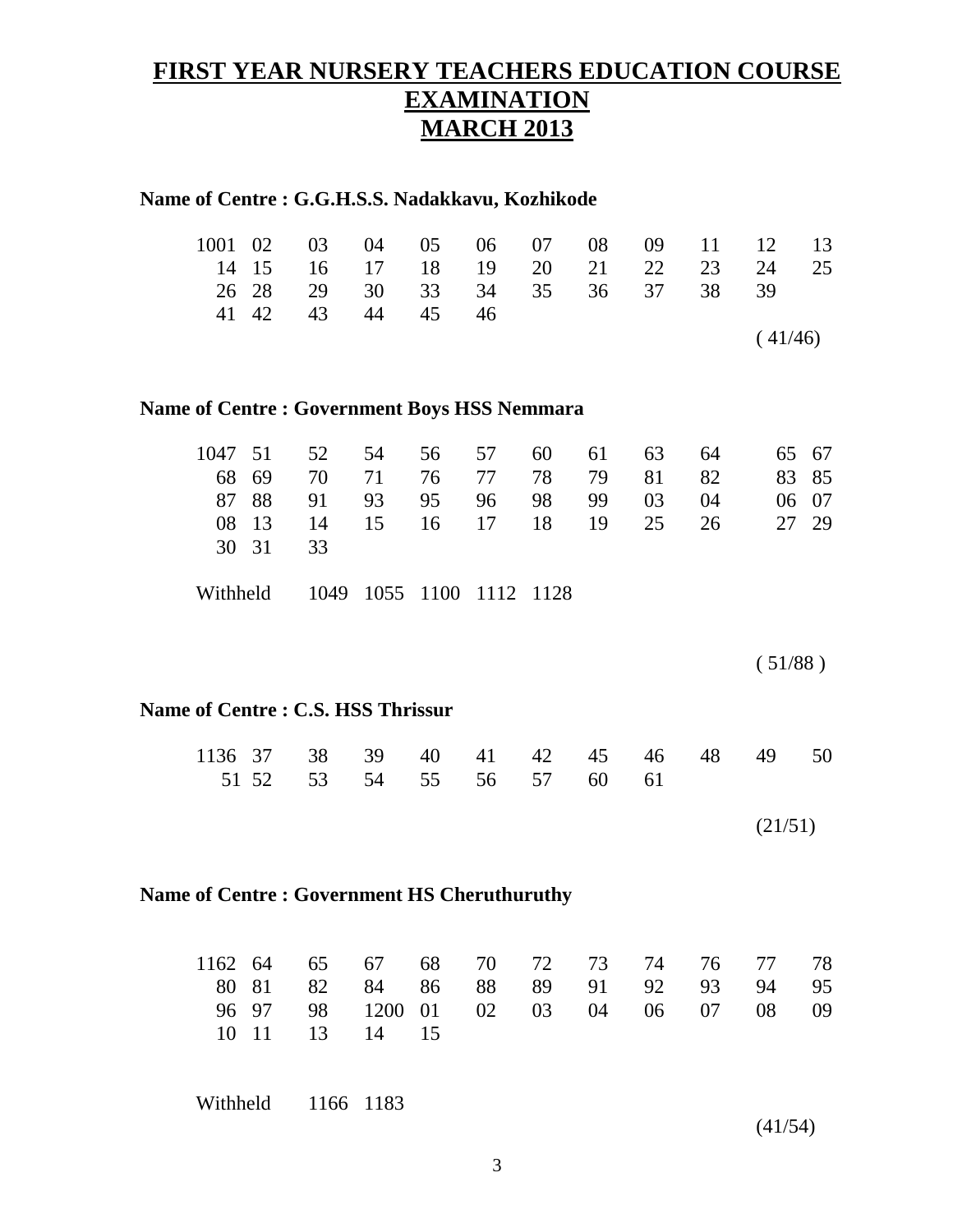| Name of Centre : St. George HSS Edapally, Ernakulam  |                                                        |    |          |          |          |          |          |          |          |          |          |          |  |  |
|------------------------------------------------------|--------------------------------------------------------|----|----------|----------|----------|----------|----------|----------|----------|----------|----------|----------|--|--|
|                                                      | 1219 20<br>37 39                                       |    | 22<br>42 | 23<br>43 | 24<br>44 | 26<br>45 | 27       | 28       | 29       | 32       | 33       | 35       |  |  |
| Withheld 1234                                        |                                                        |    |          |          |          |          |          |          |          |          |          |          |  |  |
|                                                      |                                                        |    |          |          |          |          |          |          |          |          | (18/30)  |          |  |  |
|                                                      | <b>Name of Centre: Government Boys HSS Perumbavoor</b> |    |          |          |          |          |          |          |          |          |          |          |  |  |
|                                                      | 1247 48<br>67<br>83 86                                 | 70 | 49<br>71 | 50<br>73 | 51<br>74 | 52<br>75 | 57<br>76 | 58<br>77 | 60<br>78 | 61<br>79 | 64<br>80 | 65<br>82 |  |  |
|                                                      | Withheld                                               |    | 1246     |          |          |          |          |          |          |          |          |          |  |  |
|                                                      |                                                        |    |          |          |          |          |          |          |          |          | (26/42)  |          |  |  |
| <b>Name of Centre: Government HSS Pala</b>           |                                                        |    |          |          |          |          |          |          |          |          |          |          |  |  |
|                                                      | 1288 89                                                |    |          |          |          |          |          |          |          |          | (2/4)    |          |  |  |
| <b>Name of Centre: Government Model HSS Kottayam</b> |                                                        |    |          |          |          |          |          |          |          |          |          |          |  |  |
|                                                      | 1292 94                                                |    | 97       | 98       | 99       | 1300 01  |          |          |          |          |          |          |  |  |
|                                                      |                                                        |    |          |          |          |          |          |          |          |          | (7/11)   |          |  |  |
| Name of Centre: DBHS Kavumbhagom, Thiruvalla         |                                                        |    |          |          |          |          |          |          |          |          |          |          |  |  |
|                                                      | 1302                                                   |    |          |          |          |          |          |          |          |          | (1/3)    |          |  |  |
| Name of Centre: Government VHSS Mavelikara           |                                                        |    |          |          |          |          |          |          |          |          |          |          |  |  |
|                                                      | 1306 08                                                |    | 09       | 10       | 11       |          |          |          |          |          |          |          |  |  |
|                                                      | Withheld                                               |    | 1305     |          |          |          |          |          |          |          | (5/7)    |          |  |  |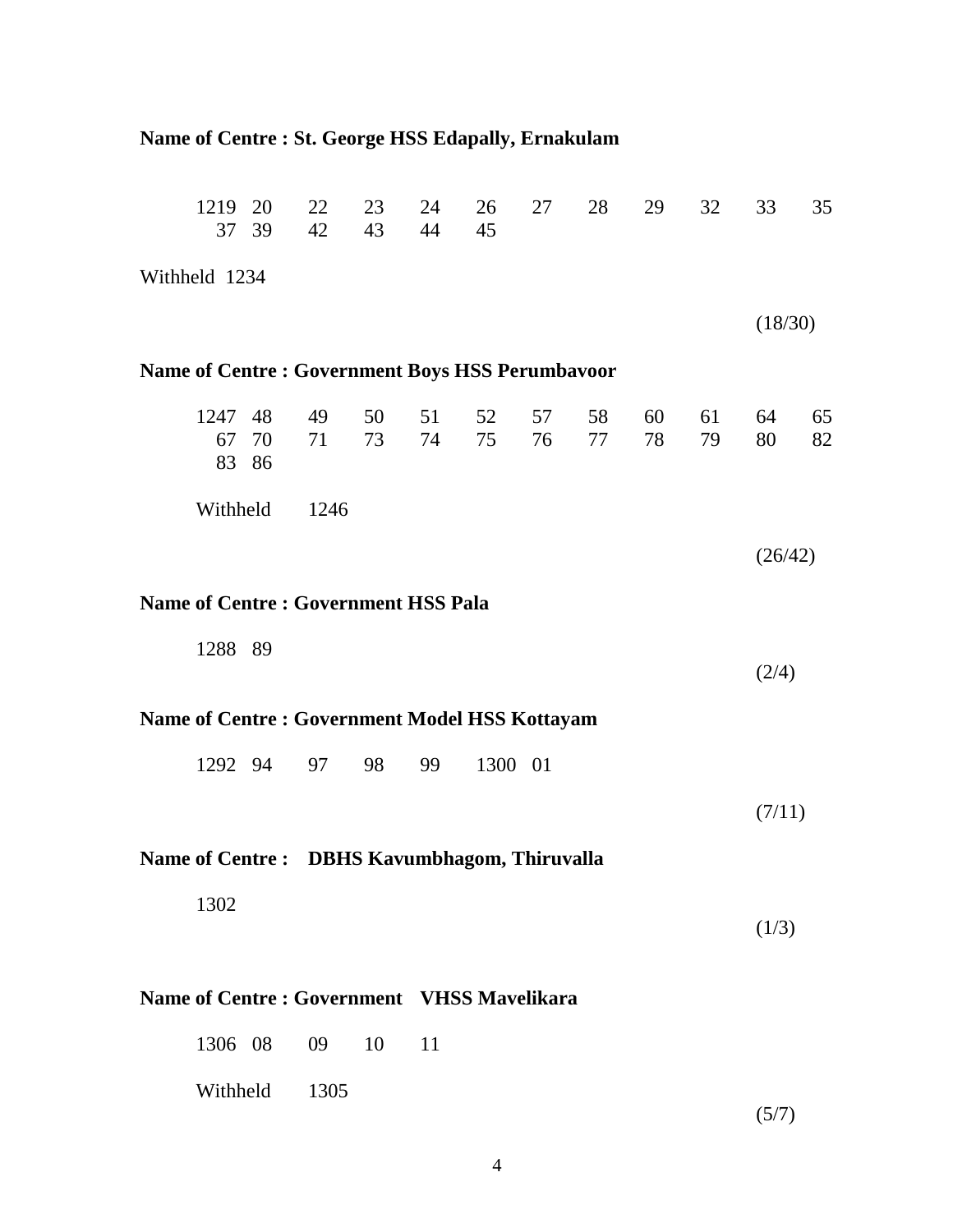| <b>Name of Centre: Government Model GHSS Alappuzha</b>          |               |               |                                                        |          |          |          |          |          |      |         |         |    |
|-----------------------------------------------------------------|---------------|---------------|--------------------------------------------------------|----------|----------|----------|----------|----------|------|---------|---------|----|
|                                                                 | 1312 13<br>26 | 27            | 14<br>29                                               | 17<br>30 | 18<br>31 | 19<br>33 | 20<br>34 | 21<br>35 | 22   | 23      | 24      | 25 |
|                                                                 |               |               |                                                        |          |          |          |          |          |      | (20/24) |         |    |
|                                                                 |               |               | Name of Centre: St. Joseph's HS Sakthikulangara        |          |          |          |          |          |      |         |         |    |
|                                                                 | 1337 38<br>62 |               | 41                                                     | 43       | 44       | 45       | 47       | 54       | 55   | 57      | 58      | 60 |
|                                                                 |               | Withheld 1361 |                                                        |          |          |          |          |          |      |         |         |    |
|                                                                 |               |               |                                                        |          |          |          |          |          |      | (13/27) |         |    |
|                                                                 |               |               | <b>Name of Centre: Government East Hill HSS Anchal</b> |          |          |          |          |          |      |         |         |    |
|                                                                 | 1363 64       |               | 65                                                     | 66       | 68       | 69       | 70       | 71       | 1461 | 1375    |         |    |
|                                                                 | Withheld      |               | 1372 73                                                |          | 74       | 76       | 77       |          |      |         |         |    |
|                                                                 |               |               |                                                        |          |          |          |          |          |      | (10/17) |         |    |
|                                                                 |               |               | Name of Centre: Government HS Avanavanchery, Attingal  |          |          |          |          |          |      |         |         |    |
|                                                                 | 1378 79       | 91 92         | 80<br>93                                               | 81<br>95 | 82<br>96 | 83<br>97 | 84       | 85       | 86   | 88      | 89      | 90 |
|                                                                 |               |               |                                                        |          |          |          |          |          |      | (18/20) |         |    |
| Name of Centre: Government GHSS Cotton Hill, Thiruvananthapuram |               |               |                                                        |          |          |          |          |          |      |         |         |    |
|                                                                 | 1398          | 1400          | 01                                                     | 03       | 04       | 05       | 06       | 07       | 08   | 09      | 10      | 11 |
|                                                                 | 12            | 13            | 14                                                     | 16       | 18       | 19       | 20       | 21       | 22   | 23      | 24      | 25 |
|                                                                 | 26            | 27            | 28                                                     | 29       | 30       | 32       | 33       | 34       | 35   | 36      | 38      | 39 |
|                                                                 | 40<br>55      | 41<br>57      | 42<br>58                                               | 43       | 44       | 45       | 46       | 47       | 48   | 49      | 50      | 51 |
|                                                                 | Withheld      |               | 1456                                                   |          |          |          |          |          |      |         | (52/61) |    |

5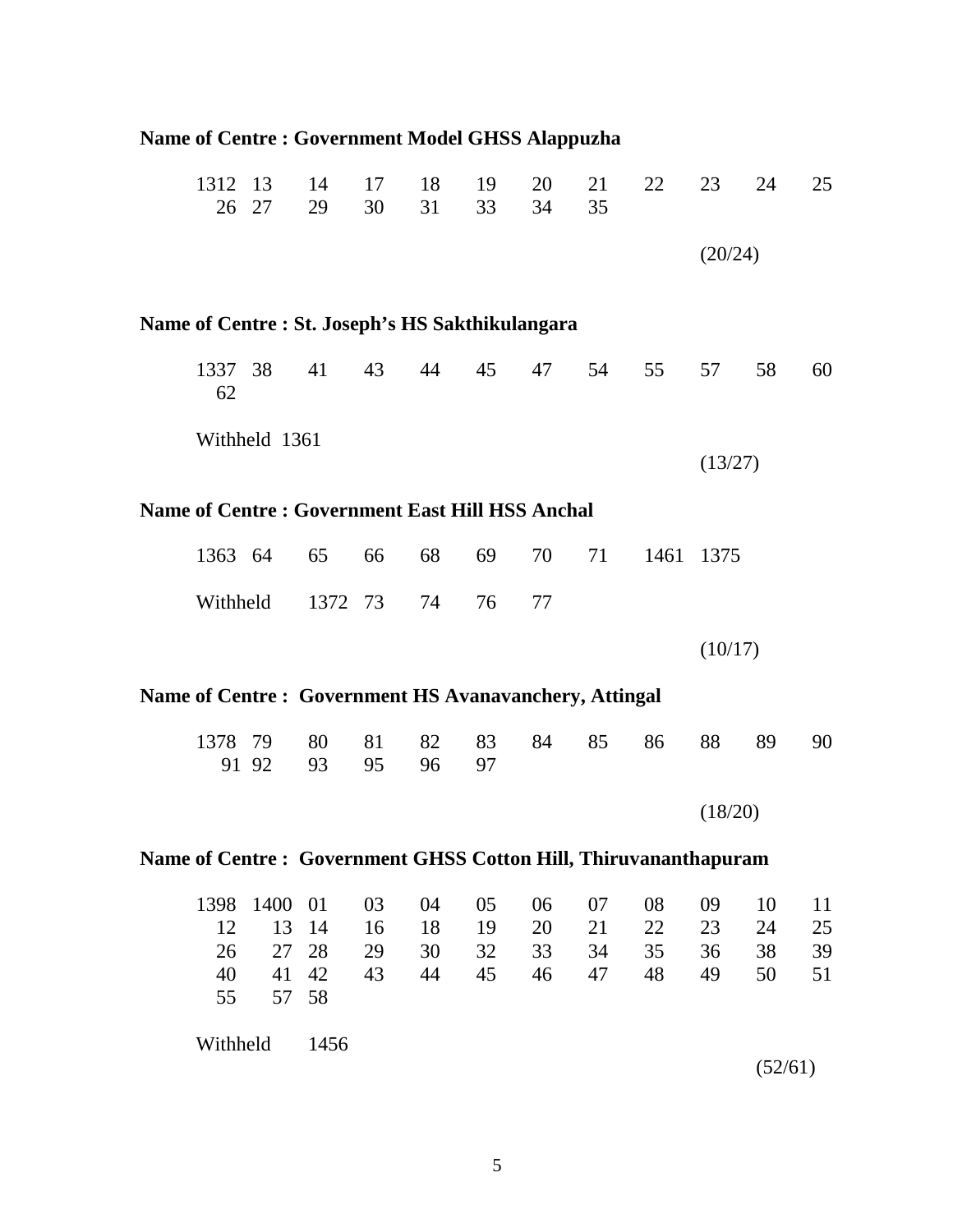#### **SECOND YEAR NURSERY TEACHERS EDUCATION COURSE EXAMINATION MARCH 2013**

| Name of Centre : G.G.H.S.S. Nadakkavu, Kozhikode    |                |          |          |          |    |    |     |    |         |    |
|-----------------------------------------------------|----------------|----------|----------|----------|----|----|-----|----|---------|----|
| 12001                                               | 02             | 03       | 04       | 05       | 06 | 07 | 08  | 09 | 10      | 11 |
| 12                                                  | 13             | 14       | 15       | 16       | 17 | 18 | 19  | 20 | 21      | 22 |
| 23                                                  | 24             | 25       | 26       | 27       | 28 | 29 | 30  | 31 | 32      | 33 |
| 34                                                  | 35             | 36       | 37       | 38       | 39 | 40 | 41  | 42 | 43      | 44 |
| 45                                                  | 46             | 47       | 48       |          |    |    |     |    |         |    |
|                                                     |                |          |          |          |    |    |     |    | (48/48) |    |
| <b>Name of Centre: Government Boys HSS Nemmara</b>  |                |          |          |          |    |    |     |    |         |    |
| 12049<br>68<br>69                                   | 50<br>70       | 51       | 52       | 54       | 57 | 61 | 62  |    | 64      | 66 |
| Withheld                                            | 12067<br>12076 |          |          |          |    |    |     |    |         |    |
| Name of Centre: C.S. HSS Thrissur                   |                |          |          |          |    |    |     |    |         |    |
| 12081                                               | 82             | 84       | 85       | 86       | 87 | 88 | 89  | 90 | 91      |    |
| 92                                                  | 94             | 95       | 96       | 97       | 98 | 99 | 100 | 01 | 02      |    |
| 03                                                  | 04             | 05       | 06       | 07       | 08 | 09 | 10  | 11 |         |    |
|                                                     |                |          |          |          |    |    |     |    | (29/31) |    |
| <b>Name of Centre: Government HSS Cheruthuruthy</b> |                |          |          |          |    |    |     |    |         |    |
| 12113<br>24                                         | 14<br>25       | 15<br>27 | 16<br>28 | 17<br>29 | 18 | 19 | 20  | 21 | 22      | 23 |
|                                                     |                |          |          |          |    |    |     |    | (16/18) |    |
| Name of Centre: St. George HSS Edapally, Ernakulam  |                |          |          |          |    |    |     |    |         |    |
|                                                     |                |          |          |          |    |    |     |    |         |    |

| 12130 31 32 34 35 36 37 38 39 40 41 |  |  |  |  |         |  |
|-------------------------------------|--|--|--|--|---------|--|
| -42                                 |  |  |  |  |         |  |
|                                     |  |  |  |  | (12/13) |  |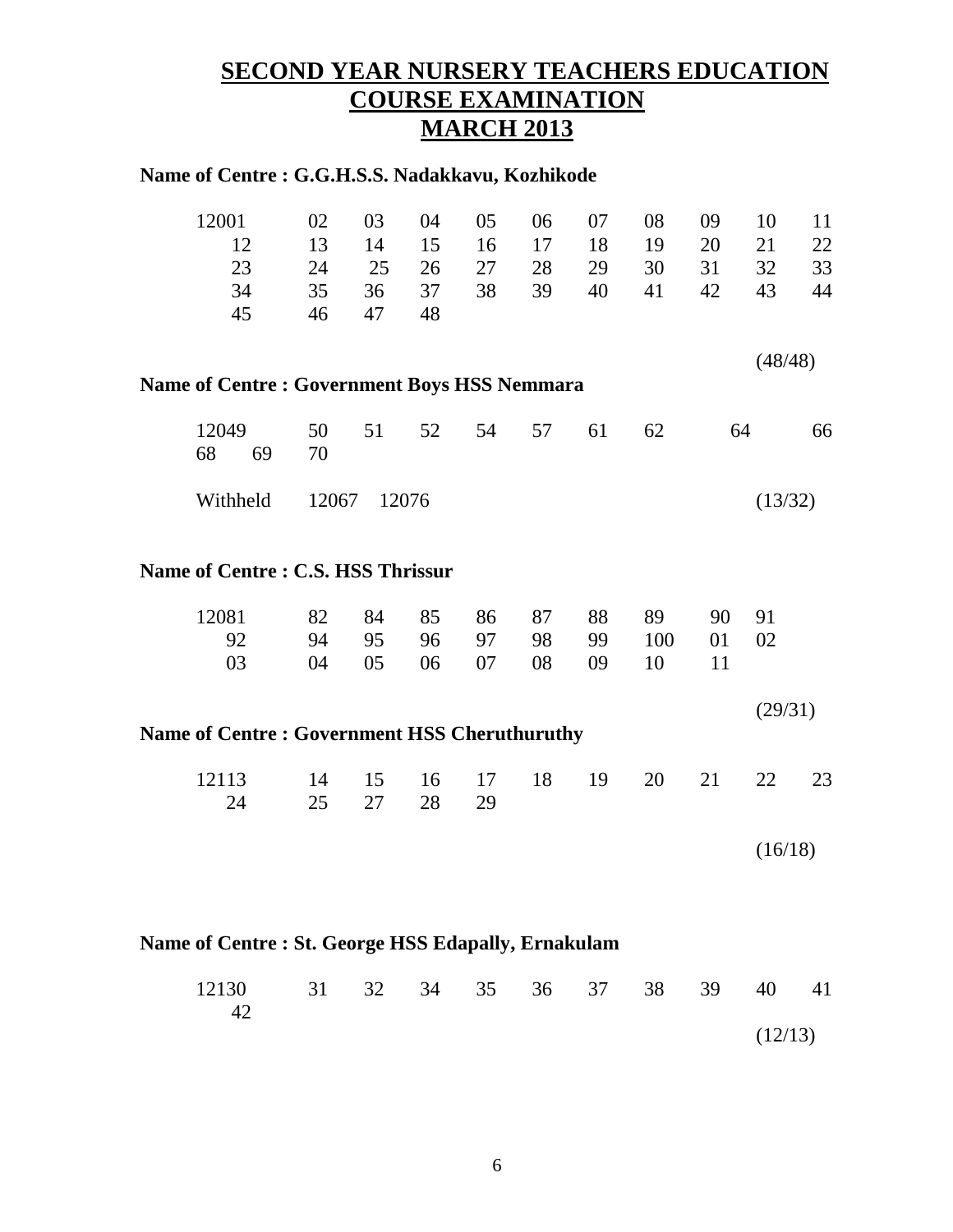| <b>Name of Centre: Government Boys HSS Perumbavoor</b> |          |          |          |                                            |    |    |    |     |         |    |  |  |  |  |  |
|--------------------------------------------------------|----------|----------|----------|--------------------------------------------|----|----|----|-----|---------|----|--|--|--|--|--|
| 12143                                                  | 48       | 49       | 50       | 51                                         | 52 | 53 |    |     | (7/13)  |    |  |  |  |  |  |
| <b>Name of Centre: Government HSS Pala</b>             |          |          |          |                                            |    |    |    |     |         |    |  |  |  |  |  |
| 12156                                                  | 57       | 58       |          |                                            |    |    |    |     |         |    |  |  |  |  |  |
|                                                        |          |          |          |                                            |    |    |    |     | (3/3)   |    |  |  |  |  |  |
| <b>Name of Centre: Government Model HSS Kottayam</b>   |          |          |          |                                            |    |    |    |     |         |    |  |  |  |  |  |
| 12159                                                  | 60       | 62       | 63       |                                            |    |    |    |     |         |    |  |  |  |  |  |
| Withheld 12164                                         |          |          |          |                                            |    |    |    |     |         |    |  |  |  |  |  |
|                                                        |          |          |          |                                            |    |    |    |     | (4/6)   |    |  |  |  |  |  |
| Name of Centre: DBHS Kavumbhagom, Thiruvalla           |          |          |          |                                            |    |    |    |     |         |    |  |  |  |  |  |
| 12165                                                  | 66       | 67       |          |                                            |    |    |    |     |         |    |  |  |  |  |  |
|                                                        |          |          |          |                                            |    |    |    |     | (3/3)   |    |  |  |  |  |  |
|                                                        |          |          |          | Name of Centre: Government VHSS Mavelikara |    |    |    |     |         |    |  |  |  |  |  |
|                                                        |          |          |          |                                            |    |    |    |     |         |    |  |  |  |  |  |
| 12168<br>79                                            | 69<br>80 | 70       | 71       | 72                                         | 73 | 74 | 75 | 76  | 77      | 78 |  |  |  |  |  |
|                                                        |          |          |          |                                            |    |    |    |     | (13/13) |    |  |  |  |  |  |
| <b>Name of Centre: Government Model GHSS Alappuzha</b> |          |          |          |                                            |    |    |    |     |         |    |  |  |  |  |  |
| 12182                                                  | 83       | 84       | 85       | 86                                         | 87 | 88 | 89 | 90  | 91      |    |  |  |  |  |  |
| 92<br>02                                               | 93<br>03 | 94<br>04 | 95<br>05 | 96                                         | 97 | 98 | 99 | 200 | 01      |    |  |  |  |  |  |